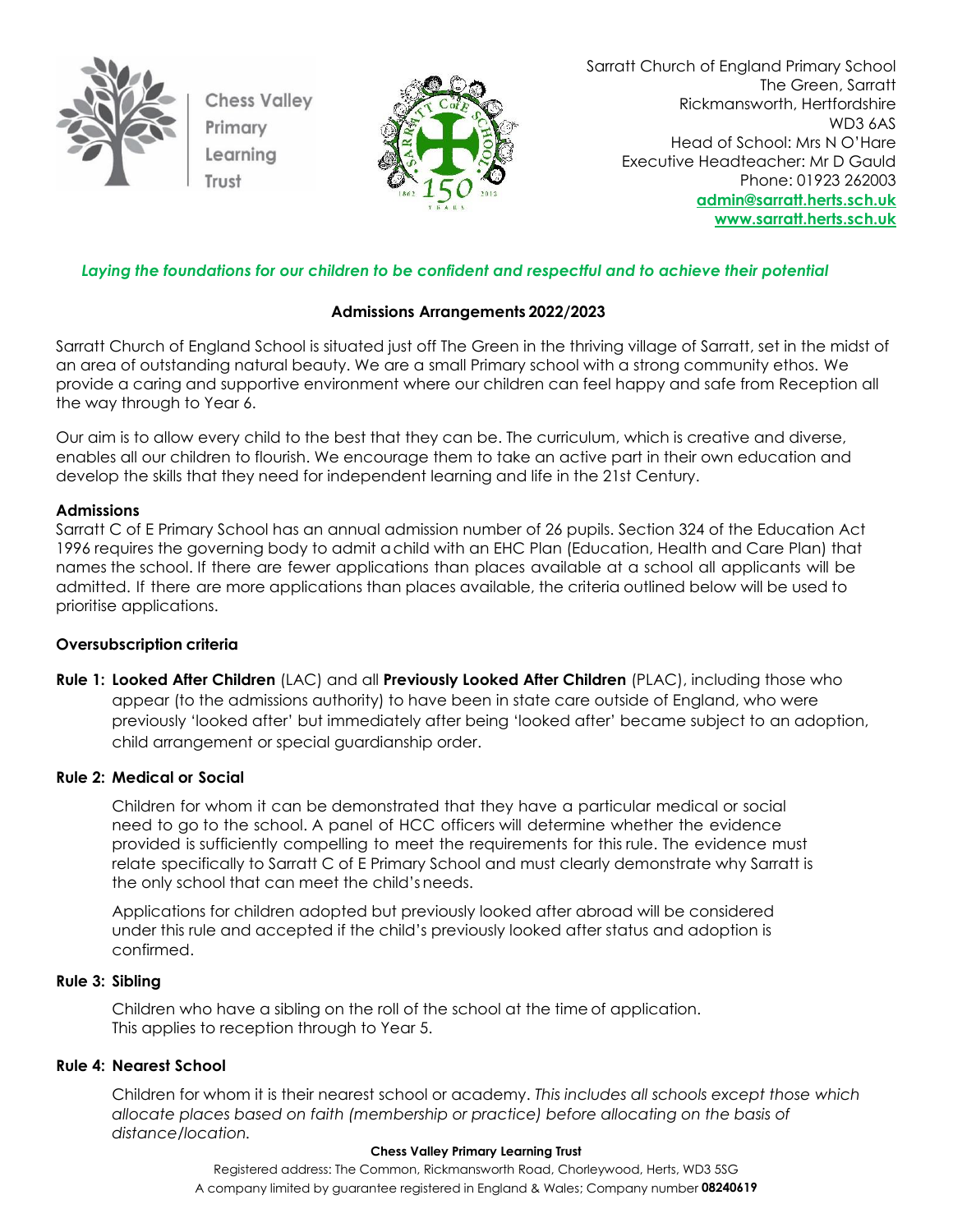# **Rule 5: Distance**

Children who live nearest to the school. *Children not considered under rule 4 will be considered under rule5.*

These rules are applied in the order they are printed above. If more children qualify under a particular rule than there are places available, a tie break will be used by applying the next rule to those children.

### **Tie Break**

When there is a need for a tie break where two different addresses are the same distance from a school, in the case of a block of flats for example, the lower door number will be deemed nearest as logically this will be on the ground floor and therefore closer. If there are two identical addresses of separate applicants, the tie break will be random. Every child entered onto the HCC admissions database has an individual random number assigned, between 1 and 1 million, against each preference school. When there is a need for a final tie break the random number is used to allocate the place, with the lowest number given priority.

# **Continuing Interest**

After places have been offered, the school will maintain a continuing interest (waiting) list. A child's position on a CI list will be determined by the admission criteria outlined above and a child's place on the list can change as other children join or leave it. The county council will contact parents/carers if a vacancy becomes available and it can be offered to a child. Continuing interest lists will be maintained for every year group until the end of the summer term. To retain a CI application after this time, parents must make an In-Yearapplication.

# **Appeals**

Parents wishing to appeal who applied through Hertfordshire's online system should log in to their online application and click on the link "register an appeal". Out of county residents and paper applicants should call the Customer Service Centre on 0300 123 4043 to request their registration details and log into **[www.hertfordshire.gov.uk/schoolappeals](http://www.hertfordshire.gov.uk/schoolappeals)** and click on the link "log into the appeals system".

### **Fair Access**

The school will admit children under the Fair Access Protocol before those on continuing interest, and over the Published Admission Number (PAN) if required.

### **Explanatory notes and definitions**

The following definitions apply to terms used in the admissions criteria:

**Rule 1: Looked After Children** (LAC) and all **Previously Looked After Children** (PLAC), including those who appear (to the admissions authority) to have been in state care outside of England, who were previously 'looked after' but immediately after being 'looked after' became subject to an adoption, child arrangement or special guardianship order.

Places are allocated to children in public care according to Chapter 7, Section 2 of the School Admissions (Admission Arrangements and Co-ordination of Admission Arrangements) (England) Regulations 2012. These children will be prioritised under rule 1.

Highest priority will also be given to children who were previously looked after, including those looked after outside England, but ceased to be so because they were adopted, or became subject to a child arrangement order or a special guardianship order.

A "child looked after" is a child who is: a) in the care of a local authority, or b) being provided with accommodation by a local authority in the exercise of their social services functions (section 22(1) of The Children Act 1989) All children adopted from care who are of compulsory school age are eligible for admission under rule 1.

Children in the process of being placed for adoption are classified by law as children looked after providing there is a Placement Order and the application would be prioritised under Rule 1.

#### **Chess Valley Primary Learning Trust**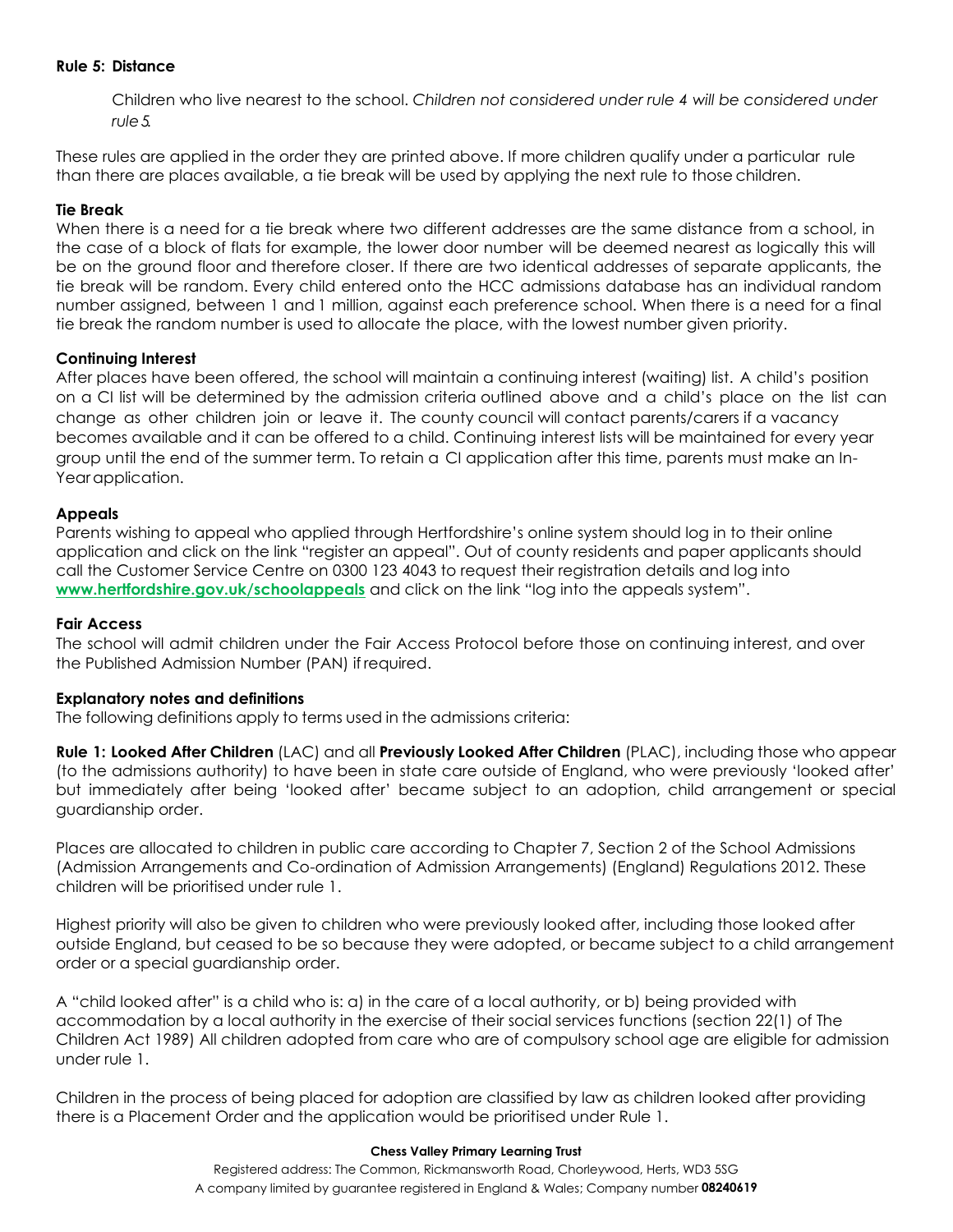Children who were not "looked after" **immediately** before being adopted or made the subject of a child arrangement order or special guardianship order, **will not** be prioritised under rule 1.

Applications made for these children, with suitable supporting professional evidence, can be considered under rule 2.

<sup>1</sup> Child arrangements order Under the provisions of the Children and Families Act 2014, which amended section 8 of the Children Act 1989, residence orders have now been replaced by child arrangements orders which settle the arrangements to be made as to the person with whom the child is to live.

² Special guardianship order Under 14A of The Children Act 1989, an order appointing one or more individuals to be a child's special guardian or guardians.

Children previously looked after abroad and subsequently adopted will be prioritised under Rule 1 if the child's previously looked after status and adoption is confirmed by Hertfordshire's "Virtual School". The child's previously looked after status will be decided in accordance with the definition outlined in The Children & Social Work Act 2017:

- i. to have been in state care in a place outside England and Wales because he or she would not otherwise have been cared for adequately,
- ii. to have ceased to be in that state care as a result of being adopted.

A child is in "state care" if he or she is in the care of, or accommodated by any of the following:

- a) a public authority,
- b) a religious organisation, or
- c) any other organisation the sole or main purpose of which is to benefit society.

# **Rule 2: Children for whom it can be demonstrated that they have a particular medical or social need to go to the school**

Rule 2 applications will only be considered at the time of the initial application, unless there has been a significant and exceptional change of circumstances within the family since the initial application was submitted.

All schools in Hertfordshire have experience in dealing with children with diverse social and medical needs. However, in a few very exceptional cases, there are reasons why a child has to go to one specific school.

Few applications under Rule 2 are agreed.

All applications are considered individually but a successful application should include the following:

- a) Specific recent professional evidence that justifies why only one school can meet a child's individual needs, and/or
- b) Professional evidence that outlines exceptional family circumstances making clear why only one school can meet he child's needs.
- c) If the requested school is not the nearest school to the child's home address clear reasons why the nearest school is not appropriate.
- d) For medical cases a clear explanation of why the child's severity of illness or disability makes attendance at only a specific school essential. Evidence should make clear why only one school is appropriate.

A Rule 2 application will generally not be upheld in cases where more than one school could meet the child's need. In exceptional cases relating to a disability, where more than one school in the county can meet the child's specific needs, a clear and compelling case can be made for the "nearest" school with the relevant facilities, environment or location.

You must clearly explain why attendance at the "nearest" school with these facilities is essential.

**Chess Valley Primary Learning Trust** Applications under Rule 2 can only be considered when supported by a recent letter from a professional

> Registered address: The Common, Rickmansworth Road, Chorleywood, Herts, WD3 5SG A company limited by guarantee registered in England & Wales; Company number **08240619**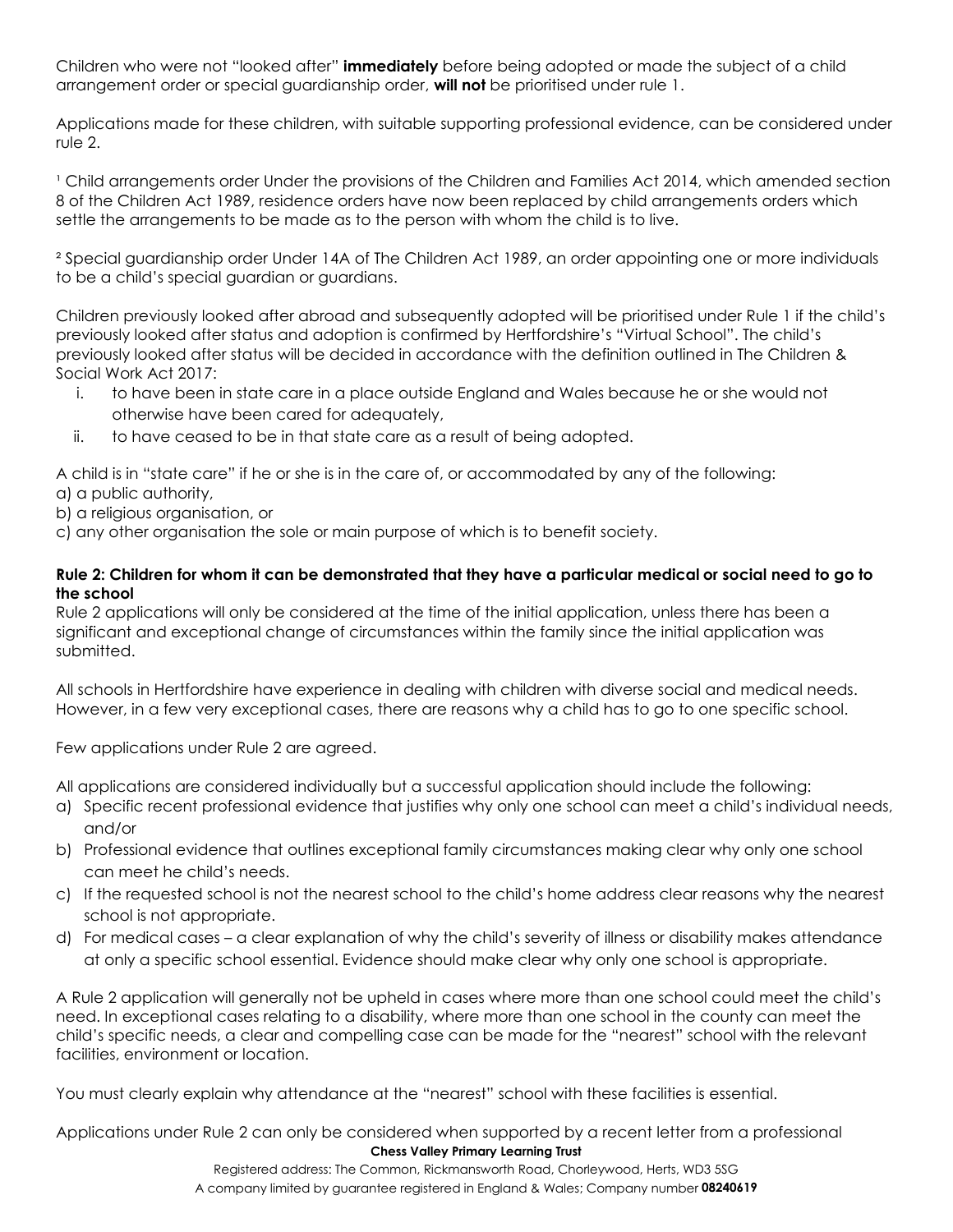involved with the child or family, for example a doctor, psychologist or police officer. The supporting evidence needs to demonstrate why only one named school can meet the social/medical needs of the child.

Applications for children who were not "looked after" immediately before being adopted or made the subject of a child arrangement order or special guardianship order may be made under this rule.

Further details on the Rule 2 process can be found in the Rule 2 protocol here: **[rule-2-protocol](https://christchurchschoolhertssch-my.sharepoint.com/personal/ceo_chessvalleyplt_org_uk/Documents/Sarratt/Admissions/rule-2-protocol)**

# **Definition of sibling**

A sibling is defined as: the sister, brother, half brother or sister, adopted brother or sister, child of the parent/carer or partner or a child looked after or previously looked after<sup>1</sup> and in every case living permanently<sup>2</sup> in a placement within the home as part of the family household from Monday to Friday at the time of this application.

A sibling must be on the roll of the named school at the time the younger child starts or have been offered and accepted a place.

If a place is obtained for an older child using fraudulent information, there will be no sibling connection available to subsequent children from that family.

' Children previously looked after are those children adopted or with a special guardianship order or child arrangements order. This definition was amended following a determination by the OSA in August 2014. <sup>2</sup> A sibling link will not be recognised for children living temporarily in the same house, for example a child who usually lives with one parent but has temporarily moved or a looked after child in a respite placement or very short term or bridging foster placement.

# **Multiple births**

The school will admit over the school's published admission number when a single twin/multiple birth child is allocated a place at the school.

# **Home address**

The address provided must be the child's current permanent address at the time of application. 'At the time of application' means the closing date for applications. "Permanent" means that the child has lived at that address for at least a year and/or the family own the property or have a tenancy agreement for a minimum of 12months.

The application can only be processed using one address. If a child lives at more than one address (for example due to a separation) the address used will be the one which the child lives at for the majority of the time.

If a child lives at two addresses equally, the address of the parent/carer that claims Child Benefit/Child Tax Credit will be considered as the child's main residence.

If a family is not in receipt of Child Benefit/Tax Credit alternative documentation will be requested.

If a child's residence is in dispute, parents/carers should provide court documentation to evidence the address that should be used for admission allocation purposes.

If two different applications are received for the same child from the same address, e.g. containing different preferences, the application from the parent in receipt of child benefit will be processed if the applications cannot be reconciled.

### **Fraudulent applications**

Sarratt C of E Primary School, in liaison with Hertfordshire County Council, will do as much as possible to prevent applications being made from fraudulent addresses.

#### **Chess Valley Primary Learning Trust**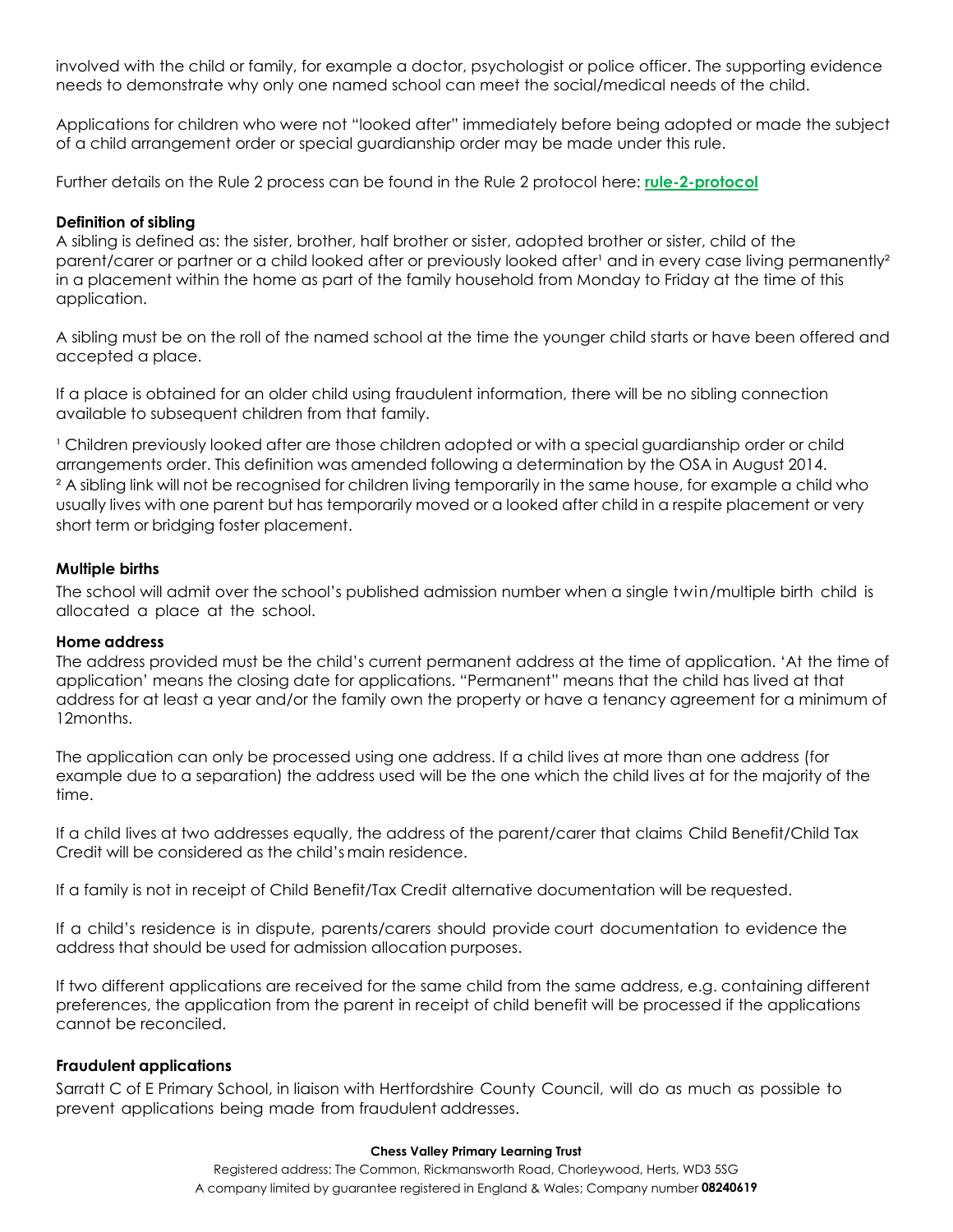Address evidence is frequently requested, monitored and checked and school places will be withdrawn when false information is deliberately provided. Hertfordshire County Council will take action in the following circumstances:

- When a child's application address does not match the address of that child at their current school;
- When a child lives at a different address to the applicant;
- When the applicant does not have parental responsibility;
- When a family move shortly after the closing date of applications when one or more of the following applies:
	- The family has moved to a property from which theirapplication was less likely to be successful;
	- The family has returned to an existing property;
	- The family lived in rented accommodation for a short period of time (anything less than a year) over the application period;
	- Council tax information shows a different residence at the time of application.
- When a child starts at the allocated school and their addressis different from the address used at the time of application.

# **Home to school distance measurement for purposes of admissions**

A 'straight line' distance measurement is used in all home to school distance measurements. Distances are measured using a computerised mapping system to two decimal places. The measurement is taken from the AddressBase Premium address point of your child's house to the address point of the school. AddressBase Premium data is a nationally recognised method of identifying the location of schools and individual residences.

# **Applications from children\* from overseas**

All children of compulsory school age (5 to 16 years) in England have aright of access to education. However, where a child is in England for a short period only, for example less than half a term, it may be reasonable to refuse admission to a school.

An application for a school place will only be accepted for such children currently overseas if, for In Year applications, proof is provided that the child will be resident in Hertfordshire within two weeks. In Year allocations are made on the assumption that the child will accept the school place and be on roll within that timescale.

For the primary, junior and middle transfer processes; applications will not normally be accepted from, nor places allocated to, an overseas address. The exception to this (for both In Year and transfer processes) is for children of UK service personnel and crown servants (and from military families who are residents of countries with a Memorandum of Understanding with the UK). In these cases HCC will allocate a place in advance of the family arriving in the area provided the application is accompanied by an official letter that declares a relocation date and a HCC Unit postal address or quartering area address, for consideration of the application against oversubscription criteria. If the family already has an established alternative private address, that address will be used for admission purposes.

Sarratt C of E Primary School, in liaison with Hertfordshire County Council, will also consider accepting applications from children\* whose family can evidence intent to return to and/or permanently reside in Hertfordshire prior to the start of the new academic year. These applications, if accepted, will be processed from the overseas address until sufficient evidence is received to show the child is permanently resident in Hertfordshire. Evidence must be submitted at the time of application.

Evidence submitted after the date for late applications (2 February 2020) cannot be taken into account before National Allocation Day.

#### **Chess Valley Primary Learning Trust**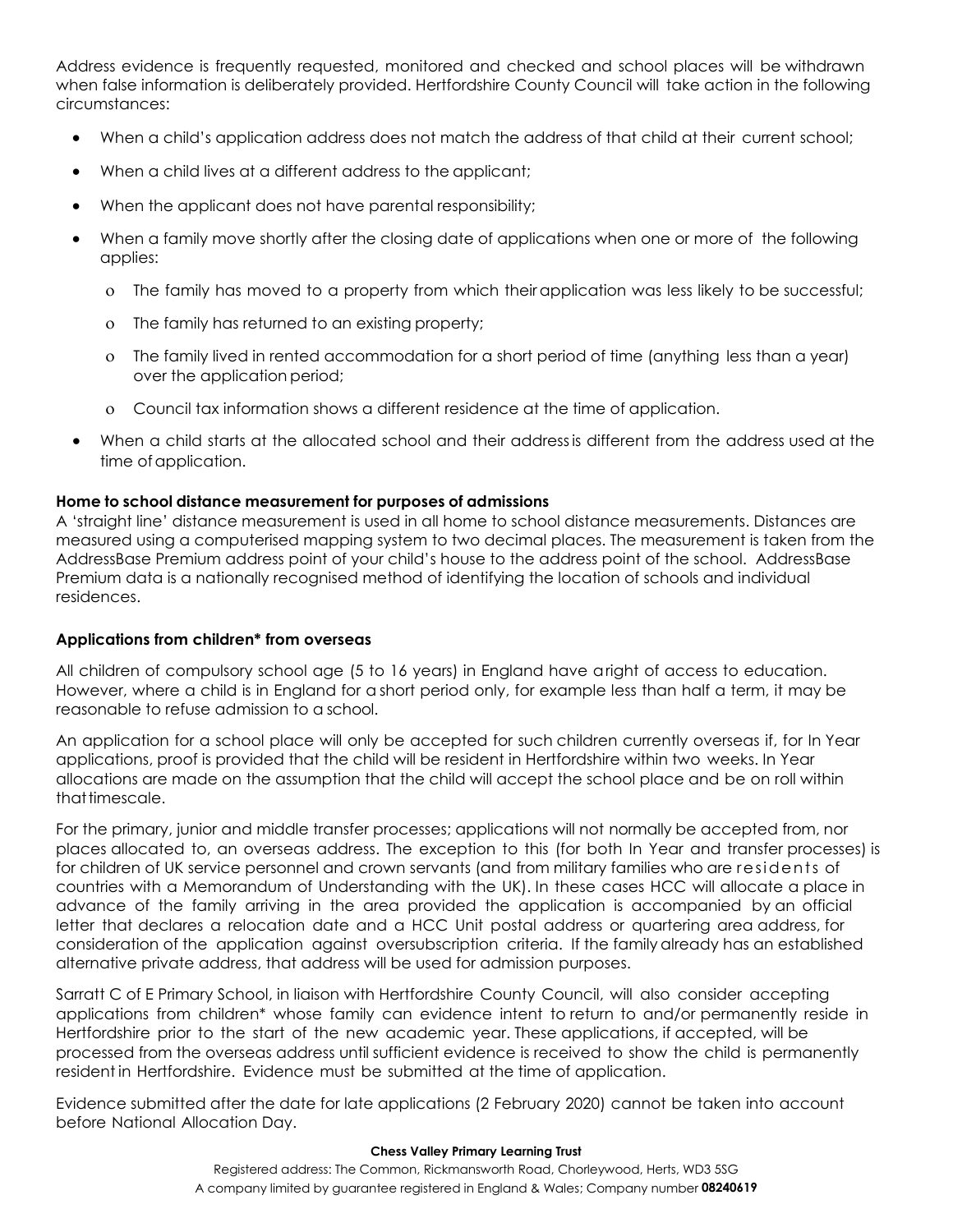Decisions on these applications will be made by a panel of senior officers and communicated with parents within 6 weeks of the closing date for applications.

If an applicant owns a property in Hertfordshire but is not living in it, perhaps because they are working abroad at the time of application, the Hertfordshire address will **not** be accepted for the purposes of admission until the child is resident at that address.

Other children, than those mentioned above, from overseas do not generally have automatic right of entry to the UK. An application for a school place will not therefore be accepted until they are permanently resident in Hertfordshire. Proof of residency such as an endorsed passport or entry visa will be required with the application, in addition to proof of Hertfordshire address, e.g council tax bill or 12-month rental agreement.

\*Children who hold full British Citizen passports (not British Dependent Territories or British Overseas passports), or have a UK passport describing them as a British citizen or British subject with the right of abode or are European Economic Area nationals normally have unrestricted entry to the UK.

# **Age of Admission and Deferral of Places**

The school's policy is that children born on and between 1 September 2015 and 31 August 2016 would normally commence primary school in Reception in the academic year beginning in September 2020. All Hertfordshire infant, first and primary schools provide for the full- time admission of all children offered a place in the Reception year group from the September following their fourth birthday. If a parent wants a full-time place for their child from September (at the school at which a place has been offered) then they are entitled to that full-time place.

Parents can defer the date their child is admitted to school until later in the same academic year or until the term in which the child reaches compulsory school age. Summer born children are only able to "defer" entry to Reception class until the beginning of the final term of the school year for which the offer was made.

Where parents wish, children can attend part-time until they reach compulsory school age. Any parents wishing to take up a part-time place or deferred entry should contact the individual school(s) to discuss their child's requirements.

# **Summer born children (1st April – 31st August) – Entry to Reception**

Legally, a child does not have to start school until the start of the term following their fifth birthday. Children born between 1 April and 31 August are categorised as "summer born" and if parents/carers do not believe that their summer born child is ready to join Reception they should contact the home LA, and school for guidance before making an application.

Summer born applications that are delayed for a year (for entry in September 2021) will be processed in exactly the same way as all other reception applications received at that time; there is no guarantee that a place will be offered at a child's preferred school.

If parents wish to delay their application for a Reception place they are advised to discuss their child's needs /development with their current early years or nursery provider. If parents wish their child to remain in their existing nursery school or class for a further year (rather than moving into the Reception year group) they must let their current school know before the end of the Spring term (before the Easter break).

# **Children Out of Year Group (except applications for reception from summer born)**

The school's policy is for children to be educated within their correct chronological year group, with the curriculum differentiated as necessary to meet the needs of individualchildren. This is in line with DfE guidance which states that "in general, children should be educated in their normal age group".

If parents/carers believe their child(ren) should be educated in a different year group they should, at the time of application, submit supporting evidence from relevant professionals working with the child and family stating why the child must be placed outside their normal age-appropriate cohort. Supporting evidence should be submitted to HCC's Admissions Team. DfE guidance makes clear that "it is reasonable for admission authorities to expect parents to provide them with information in support of their request – since without it they are unlikely to be able to make a decision on the basis of the circumstances of the case".

#### **Chess Valley Primary Learning Trust**

Registered address: The Common, Rickmansworth Road, Chorleywood, Herts, WD3 5SG A company limited by guarantee registered in England & Wales; Company number **08240619**